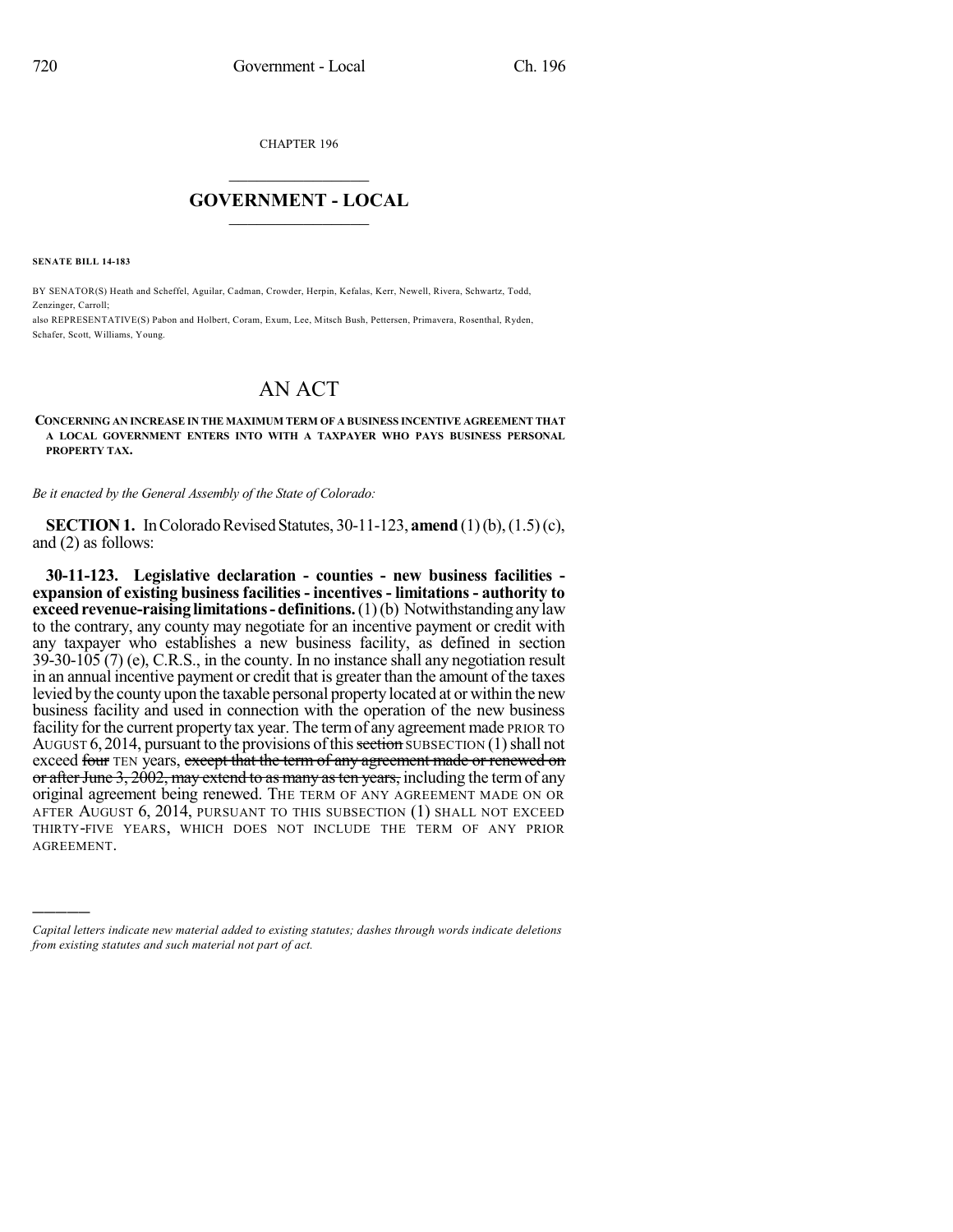(1.5)(c) A county shall not give an annual incentive payment or credit under this subsection (1.5) that is greater than the amount of the taxes levied by the county upon the taxable personal property located at or within the existing businessfacility and used in connection with the operation of the existing business facility for the current property tax year. The term of an agreement made PRIOR TO AUGUST 6, 2014, pursuant to this subsection (1.5) shall not exceed ten years, and this limit includes any renewals of the original agreement. THE TERM OF AN AGREEMENT MADE ON OR AFTER AUGUST 6, 2014, PURSUANT TO THIS SUBSECTION (1.5) SHALL NOT EXCEED THIRTY-FIVE YEARS, AND THIS LIMIT DOES NOT INCLUDE THE TERM OF ANY PRIOR AGREEMENT. A county shall not give an annual incentive payment or credit under this subsection (1.5), unless the board of county commissioners approves the payment or credit at a public hearing.

(2) Notwithstanding any law to the contrary, any county may negotiate for an incentive payment or credit with any taxpayer who expands a facility, as defined in section  $39-30-105$  (7)(c), C.R.S., the expansion of which constitutes a new business facility, as defined in section 39-30-105 (7) (e), C.R.S., and that is located in the county. In no instance shall any negotiation result in an annual incentive payment or credit that is greater than the amount of the taxes levied by the county upon the taxable personal property directly attributable to the expansion, located at or within the expanded facility, and used in connection with the operation of the expanded facility for the current property tax year. The termof any agreement made PRIOR TO AUGUST 6, 2014, pursuant to the provisions of this section SUBSECTION (2) shall not exceed four TEN years, except that the terms of any agreement made or renewed on or after June 3, 2002, may extend to as many as ten years, including the term of any original agreement being renewed. THE TERM OF ANY AGREEMENT MADE ON OR AFTER AUGUST 6, 2014, PURSUANT TO THIS SUBSECTION (2) SHALL NOT EXCEED THIRTY-FIVE YEARS, WHICH DOES NOT INCLUDE THE TERM OF ANY PRIOR AGREEMENT.

**SECTION 2.** In Colorado Revised Statutes, 31-15-903, **amend** (1)(b), (1.5)(c), and (2) as follows:

**31-15-903. Legislative declaration - municipalities - new business facilities - expanded or existing businessfacilities-incentives-limitations- authority to exceed revenue-raising limitation.** (1) (b) Notwithstanding any law to the contrary, anymunicipalitymaynegotiate for anincentivepaymentor creditwithany taxpayer who establishes a new business facility, as defined in section 39-30-105 (7) (e), C.R.S., in the municipality. In no instance shall any negotiation result in an annual incentive payment or credit that is greater than the amount of taxes levied by the municipality upon the taxable personal property located at or within the new business facility and used in connection with the operation of the new business facility for the current property tax year. The termof any agreement made PRIOR TO AUGUST 6, 2014, pursuant to the provisions of this section SUBSECTION  $(1)$  shall not exceed four TEN years, except that the term of any agreement made or renewed on or after June 3, 2002, may extend to as many as ten years, including the term of any original agreement being renewed. THE TERM OF ANY AGREEMENT MADE ON OR AFTER AUGUST 6, 2014, PURSUANT TO THIS SUBSECTION (1) SHALL NOT EXCEED THIRTY-FIVE YEARS, WHICH DOES NOT INCLUDE THE TERM OF ANY PRIOR AGREEMENT.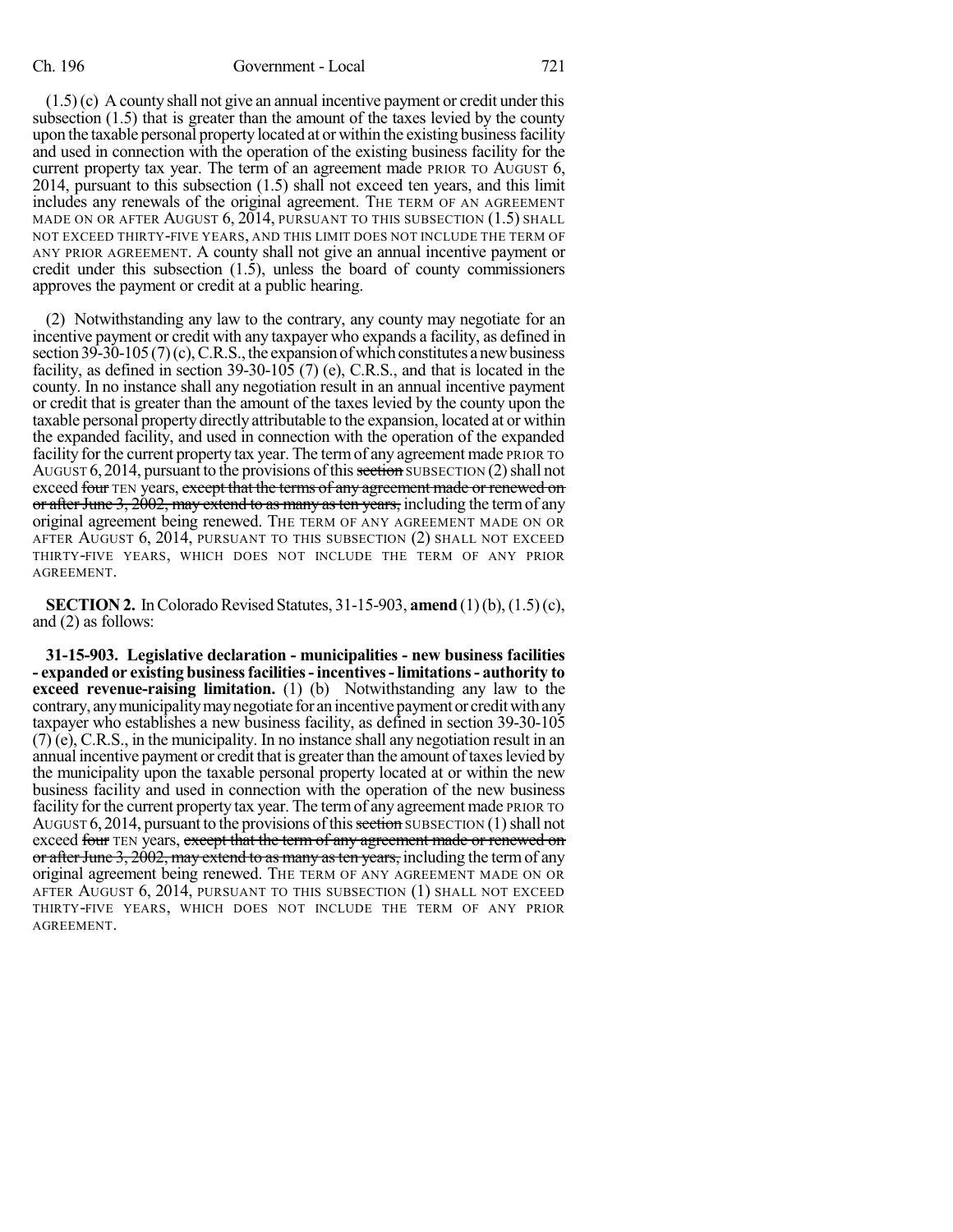(1.5) (c) A municipality shall not give an annual incentive payment or credit under this subsection  $(1.5)$  that is greater than the amount of the taxes levied by the municipality upon the taxable personal property located at or within the existing businessfacility and used in connection with the operation of the existing business facility for the current property tax year. The term of an agreement made PRIOR TO AUGUST 6, 2014, pursuant to this subsection (1.5) shall not exceed ten years, and this limit includes any renewals of the original agreement. The TERM OF AN AGREEMENT MADE ON OR AFTER AUGUST 6, 2014, PURSUANT TO THIS SUBSECTION (1.5) SHALL NOT EXCEED THIRTY-FIVE YEARS, AND THIS LIMIT DOES NOT INCLUDE THE TERM OF ANY PRIOR AGREEMENT. A municipality shall not give an annual incentive payment or credit under this subsection  $(1.5)$ , unless the governing body of the municipality approves the payment or credit at a public hearing.

(2) Notwithstanding any law to the contrary, anymunicipality may negotiate for an incentive payment or credit with any taxpayer who expands a facility, as defined in section 39-30-105 (7) (c), C.R.S., the expansion of which constitutes a new business facility, as defined in section 39-30-105 (7) (e), C.R.S., and that is located in the municipality. In no instance shall any negotiation result in an annual incentive payment or credit that is greater than the amount of the taxes levied by the municipality upon the taxable personal property directly attributable to the expansion, located at or within the expanded facility, and used in connection with the operation of the expanded facility for the current property tax year. The term of any agreement made PRIOR TO AUGUST 6, 2014, pursuant to the provisions of this section SUBSECTION  $(2)$  shall not exceed four TEN years, except that the terms of any agreement made or renewed on or after June 3, 2002, may extend to as many as ten **years, including the term of any original agreement being renewed.** THE TERM OF ANY AGREEMENT MADE ON OR AFTER AUGUST 6, 2014, PURSUANT TO THIS SUBSECTION (2) SHALL NOT EXCEED THIRTY-FIVE YEARS, WHICH DOES NOT INCLUDE THE TERM OF ANY PRIOR AGREEMENT.

**SECTION 3.** In Colorado Revised Statutes, 32-1-1702, **amend** (1), (1.5) (c), and (2) as follows:

**32-1-1702. New business facilities - expanded or existing business facilities - incentives - limitations - authority to exceed revenue-raising limitation.** (1) Notwithstanding any law to the contrary, a special district may negotiate for an incentive payment or credit with a taxpayer who establishes a new business facility, as defined in section 39-30-105 (7) (e), C.R.S., in the special district. In no instance shall any negotiation result in an annual incentive payment or credit that is greater than the amount of taxes levied by the special district upon the taxable business personal property located at or within the new business facility and used in connection with the operation of the new business facility for the current property tax year. The term of any agreement made PRIOR TO AUGUST 6, 2014, pursuant to the provisions of this section  $SUBSECTION (1)$  shall not exceed ten years, including the term of any original agreement being renewed. THE TERM OF ANY AGREEMENT MADE ON OR AFTER AUGUST 6,2014, PURSUANT TO THIS SUBSECTION (1) SHALL NOT EXCEED THIRTY-FIVE YEARS, WHICH DOES NOT INCLUDE THE TERM OF ANY PRIOR AGREEMENT.

(1.5) (c) A special district shall not give an annual incentive payment or credit under this subsection  $(1.5)$  that is greater than the amount of the taxes levied by the